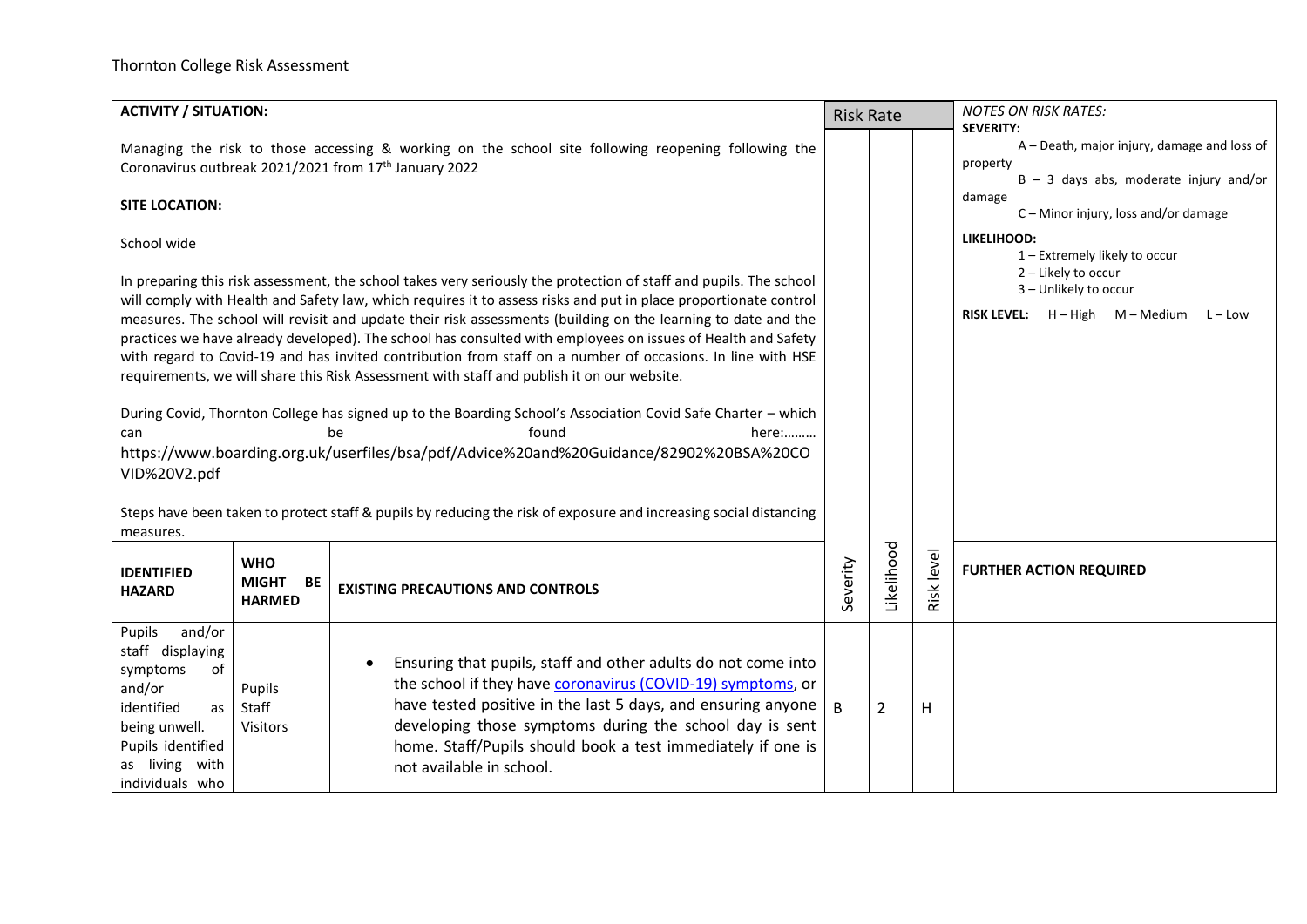| show symptoms | Visitors are permitted on site and in the building. Due regard is to be |
|---------------|-------------------------------------------------------------------------|
| and/or become | given to health and safety considerations Visitors will be asked to     |
| unwell.       | wear a mask.                                                            |
|               |                                                                         |
|               | If anyone in the school becomes unwell with a new,<br>$\bullet$         |
|               | continuous cough or a high temperature, or has a loss of, or            |
|               | change in, their normal sense of taste or smell (anosmia),              |
|               | they must be sent home and follow NHS Track and Trace                   |
|               | guidance. They should book a test immediately if one is not             |
|               | available in school.                                                    |
|               |                                                                         |
|               |                                                                         |
|               | If a pupil is awaiting collection, they should be moved, if             |
|               | possible, to a room where they can be isolated behind a                 |
|               | closed door, depending on the age and needs of the pupil,               |
|               | with appropriate adult supervision if required. Ideally, a              |
|               | window should be opened for ventilation. If it is not possible          |
|               | to isolate them, they will be moved them to an area which is            |
|               | at least 2 metres away from other people.                               |
|               |                                                                         |
|               |                                                                         |
|               |                                                                         |
|               | If they need to go to the bathroom while waiting to be                  |
|               | collected, they should use a separate bathroom if possible.             |
|               | The bathroom must be cleaned and disinfected using                      |
|               | standard cleaning products before being used by anyone                  |
|               | else.                                                                   |
|               |                                                                         |
|               |                                                                         |
|               |                                                                         |
|               | Any members of staff who have helped someone with                       |
|               | symptoms and any pupils who have been in close contact                  |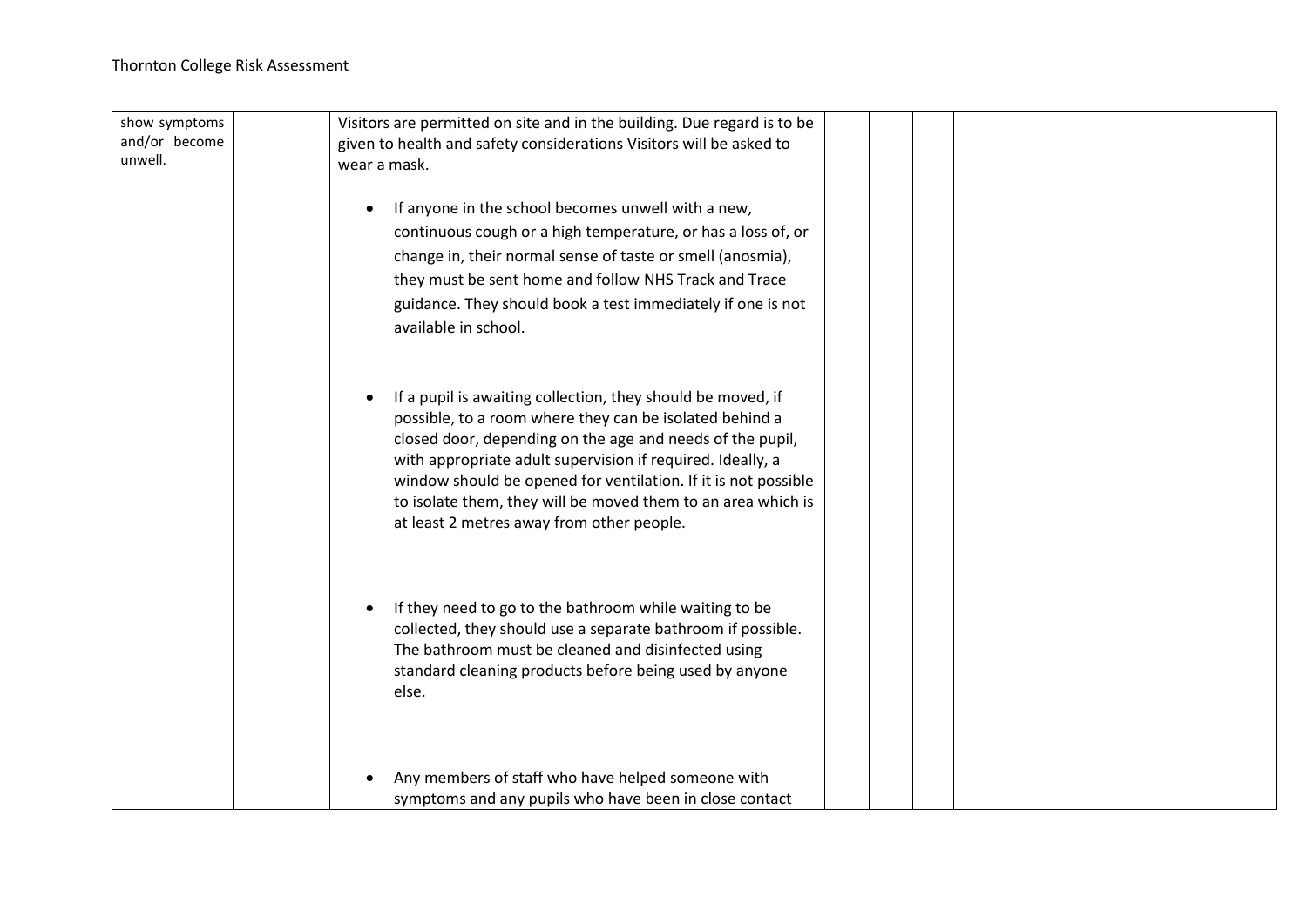|                                                                                                | with them do not need to go home to self-isolate unless<br>they develop symptoms themselves (in which case, they<br>should arrange a test) or if the symptomatic person<br>subsequently tests positive and they have been requested to<br>do so by NHS Test and Trace. Parents of pupils who have<br>been sent home should seek a test for them immediately<br>and we will follow the advice of NHS Track and Trace for the<br>earliest return for pupils with negative results. |   |                     |  |
|------------------------------------------------------------------------------------------------|----------------------------------------------------------------------------------------------------------------------------------------------------------------------------------------------------------------------------------------------------------------------------------------------------------------------------------------------------------------------------------------------------------------------------------------------------------------------------------|---|---------------------|--|
|                                                                                                | Everyone must wash his or her hands thoroughly for 20<br>seconds with soap and running water or use hand sanitiser<br>after any contact with someone who is unwell. The area<br>around the person with symptoms must be cleaned with<br>normal household bleach after they have left to reduce the<br>risk of passing the infection on to other people.                                                                                                                          |   |                     |  |
|                                                                                                | PPE must be worn by staff caring for the pupil while they<br>$\bullet$<br>await collection if a distance of 2 metres cannot be<br>maintained (such as for a very young pupil or a pupil with<br>complex needs).                                                                                                                                                                                                                                                                  |   |                     |  |
| and/or<br>Pupil<br>staff<br>member<br>identified<br>by<br>NHS Test and<br><b>Trace Process</b> | The School will ensure that staff members and parents/carers<br>understand that they will need to be ready and willing to:<br>book a test if they are displaying symptoms. Staff and pupils<br>$\bullet$<br>must not come into the school if they have symptoms, and<br>must be sent home to test and then self-isolate if they<br>develop them in school. All pupils can be tested, including                                                                                   | B | H<br>$\overline{2}$ |  |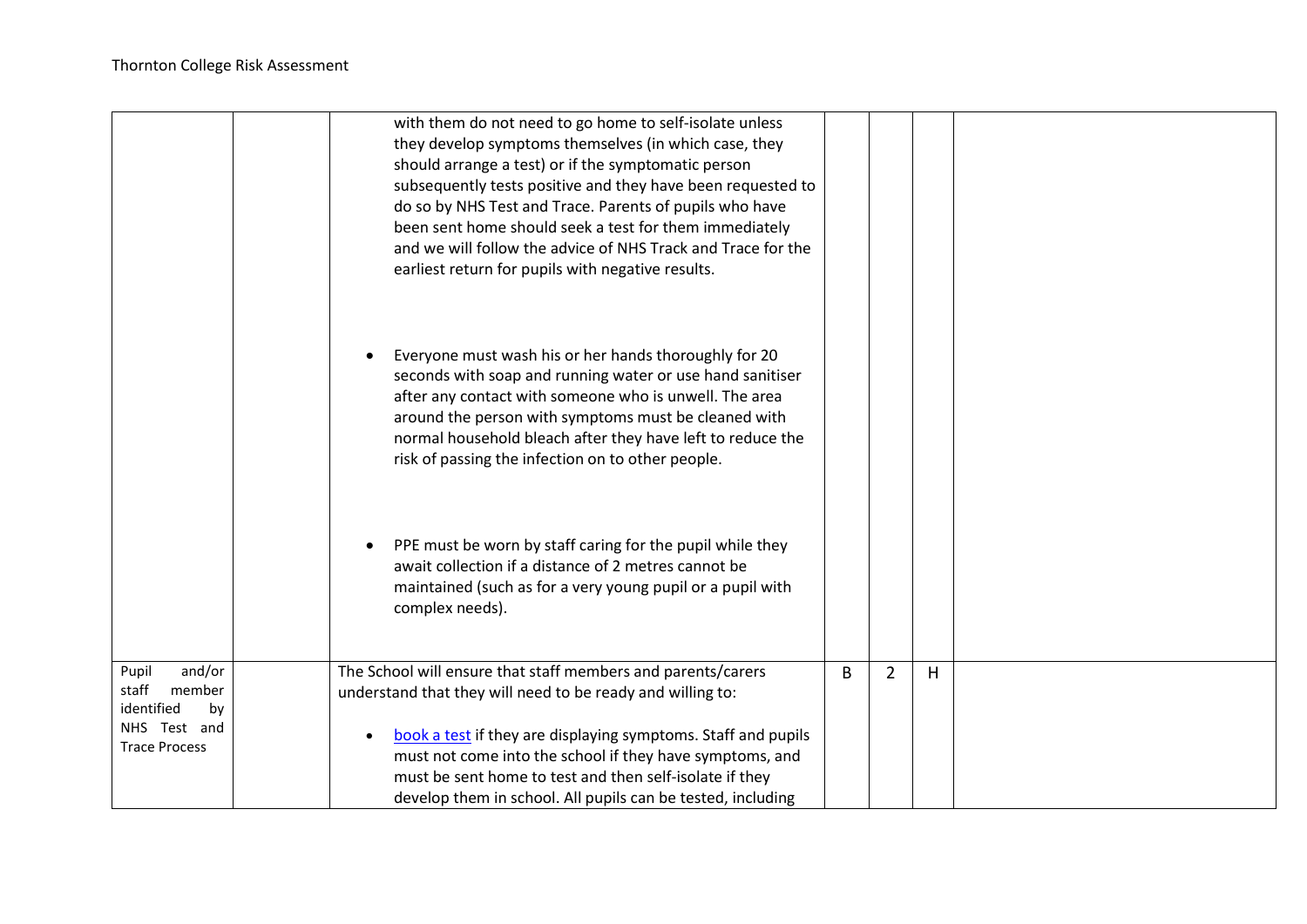|                                                                                                              | pupils under 5, but this is at the discretion of parents and is<br>not the norm. Pupils aged 11 and under will need to be<br>helped by their parents/carers if using a home testing kit. |   |              |   |  |
|--------------------------------------------------------------------------------------------------------------|------------------------------------------------------------------------------------------------------------------------------------------------------------------------------------------|---|--------------|---|--|
|                                                                                                              | provide details of anyone they have been in close contact<br>with if they were to test positive for coronavirus (COVID-19)<br>to NHS Test and Trace, who are managing this process.      |   |              |   |  |
|                                                                                                              | monitor one's own symptoms if they have been in close<br>$\bullet$<br>contact with someone who develops coronavirus (Covid 19)<br>and seek a test if symptoms develop                    |   |              |   |  |
| Boarding pupils<br>and/or<br>staff<br>displaying<br>of<br>symptoms<br>and/or                                 | If a pupil in boarding shows symptoms, they should<br>immediately take a Lateral Flow Test and seek a PCR. They<br>should return home or reside with guardians.                          | B | $\mathbf{1}$ | H |  |
| identified<br>as<br>being unwell.<br>Pupils identified<br>as living with<br>individuals who<br>show symptoms | Other pupils do not need to self-isolate if they have been in<br>contact with the person concerned, unless they develop<br>symptoms, in which case, they should seek a PCR test.         |   |              |   |  |
| and/or become<br>unwell.                                                                                     | The school will have sought the views of parents / guardians<br>with regard to whether their pupil will return home / return<br>to guardians should they become unwell.                  |   |              |   |  |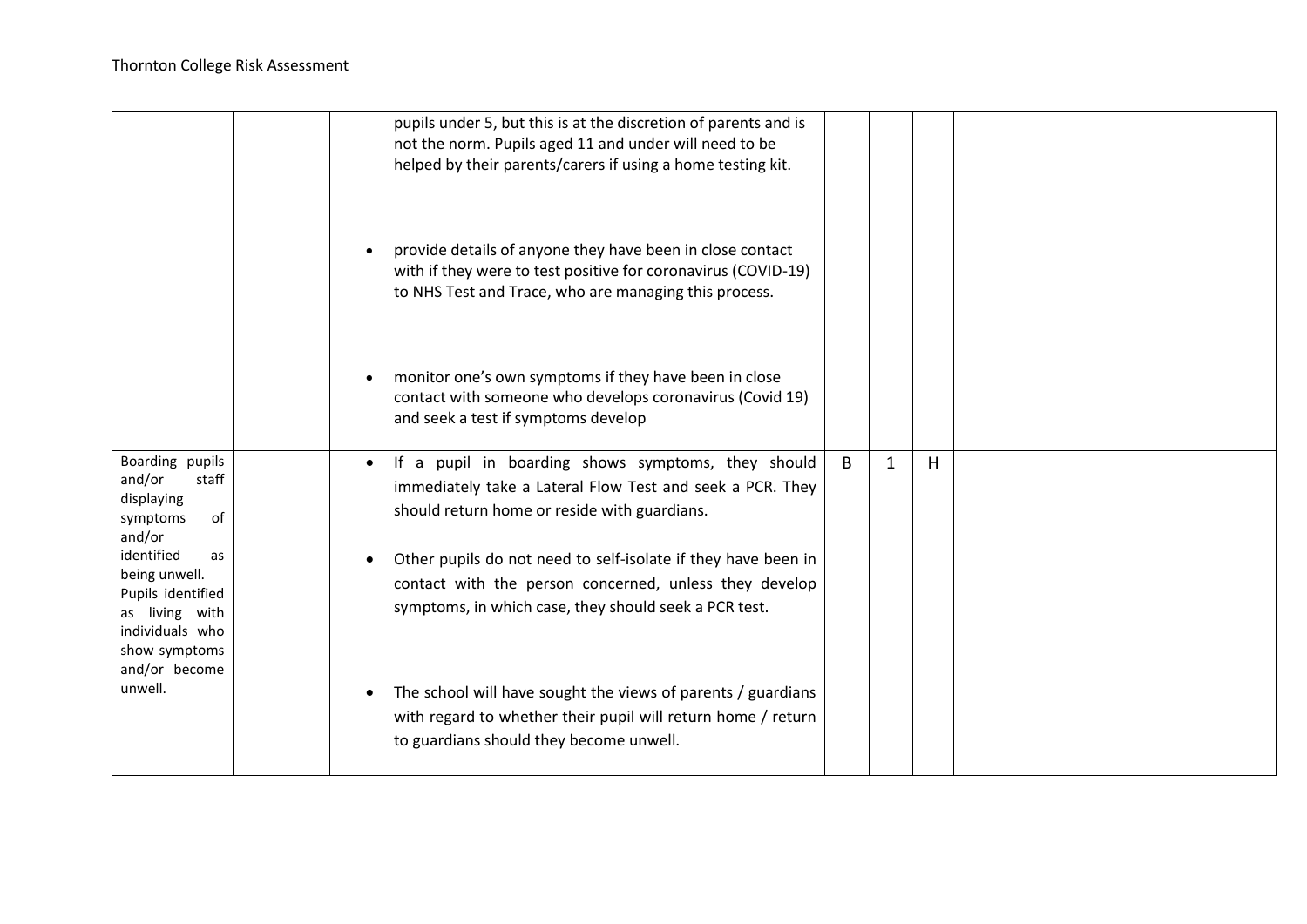|                                                |                                      | If a member of the boarding staff shows symptoms they<br>$\bullet$<br>should cease working immediately and self-isolate. Staff must<br>book a test immediately if one is not available in school.                                                                                                                                                                                                                                                                                                                                                                                                                                                                                                                                                                                                                                                                                                     |   |   |   |  |
|------------------------------------------------|--------------------------------------|-------------------------------------------------------------------------------------------------------------------------------------------------------------------------------------------------------------------------------------------------------------------------------------------------------------------------------------------------------------------------------------------------------------------------------------------------------------------------------------------------------------------------------------------------------------------------------------------------------------------------------------------------------------------------------------------------------------------------------------------------------------------------------------------------------------------------------------------------------------------------------------------------------|---|---|---|--|
| The spread $\&$<br>infection<br>of<br>Covid-19 | Pupils,<br>Staff,<br><b>Visitors</b> | If anyone has any of the main symptoms of COVID-19, they<br>are strongly advised to take a PCR test, not an LFD test. If<br>someone with symptoms has already taken an LFD test for<br>any reason and the result is positive, they do not need to<br>take a follow-up PCR test<br>Hand sanitising gel is available for use throughout the<br>$\bullet$<br>school.<br>There is an on-site LFT testing station in school for use as<br>required by pupils, staff and visitors (This is a HPA and DfE<br>requirement)<br>We support and facilitate the Government Covid vaccination<br>programme in school for eligible pupils with parental<br>consent. There is also availability for staff if required<br>We follow the Governments guidelines with regard to<br>$\bullet$<br>isolation periods depending on age group and vaccination<br>status and daily testing if identified as a direct contact. | B | 3 | M |  |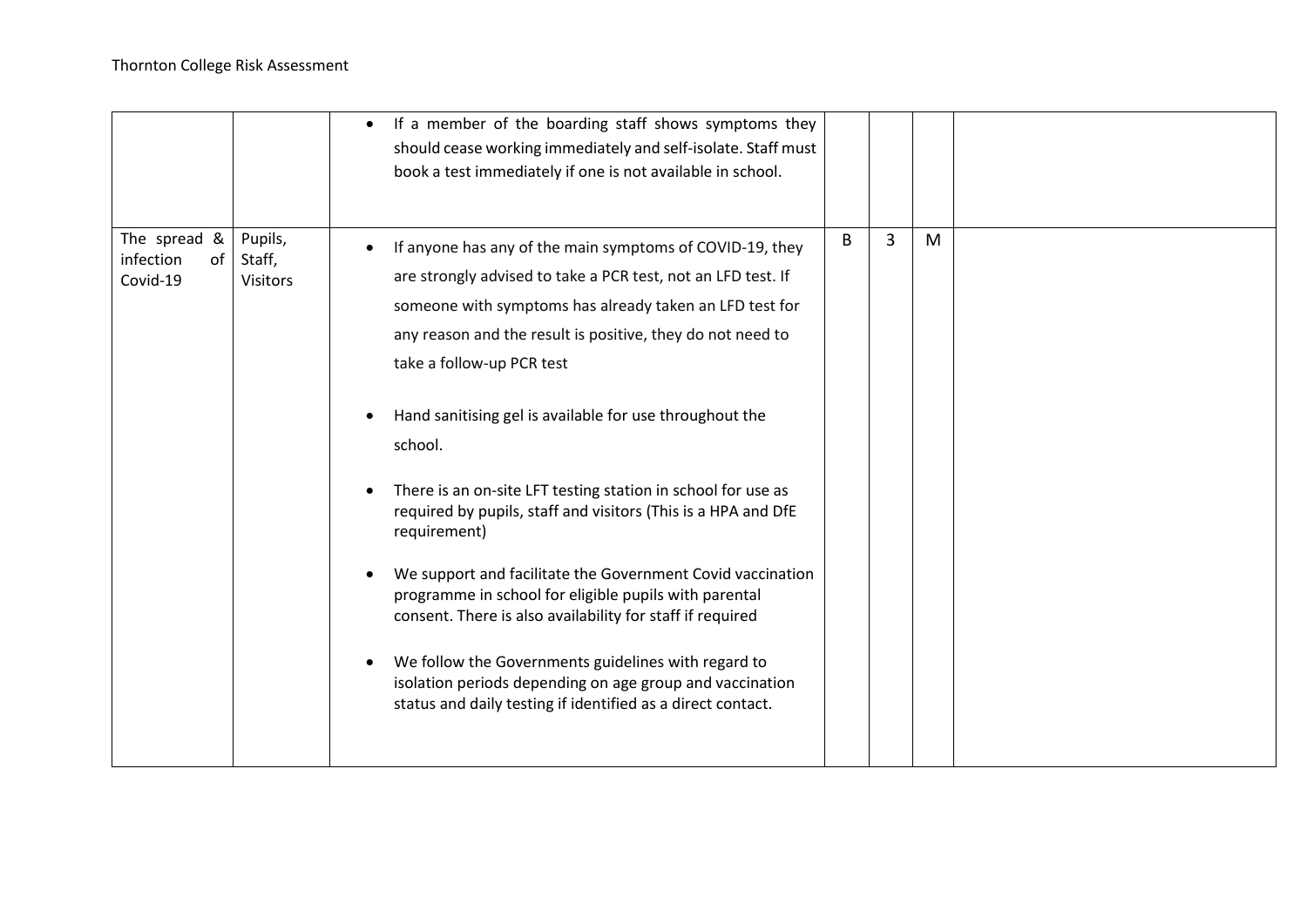| Staff are encouraged to bring their own facemasks into school<br>$\bullet$ |  |  |  |
|----------------------------------------------------------------------------|--|--|--|
| though we do have supplies for emergencies. Masks must be                  |  |  |  |
| worn in communal areas by staff and by students from Year 7                |  |  |  |
| $(11+)$ . Masks are also to be worn in classrooms until 26 <sup>th</sup>   |  |  |  |
| January 2022                                                               |  |  |  |
|                                                                            |  |  |  |
| Physical handwashing is encouraged regularly for all. Large                |  |  |  |
| gatherings of pupils and staff will be minimised, where                    |  |  |  |
| possible.PE kits will be worn in to school on lesson days and              |  |  |  |
| girls will remain in these all day, as a trial. Swimming lessons           |  |  |  |
| have finished until Easter. Mindful of Covid rules, we will not            |  |  |  |
| ask girls to change for Games as there are too many to change              |  |  |  |
| safely in close proximity in changing rooms.                               |  |  |  |
|                                                                            |  |  |  |
| Enhanced cleaning of toilets and communal areas will take                  |  |  |  |
| place throughout the day.                                                  |  |  |  |
|                                                                            |  |  |  |
|                                                                            |  |  |  |
| All large meetings, where possible, will be conducted over                 |  |  |  |
| zoom.                                                                      |  |  |  |
|                                                                            |  |  |  |
|                                                                            |  |  |  |
|                                                                            |  |  |  |
| Assemblies and large gatherings will be cancelled and                      |  |  |  |
| necessary gatherings will be held over zoom.                               |  |  |  |
|                                                                            |  |  |  |
|                                                                            |  |  |  |
|                                                                            |  |  |  |
|                                                                            |  |  |  |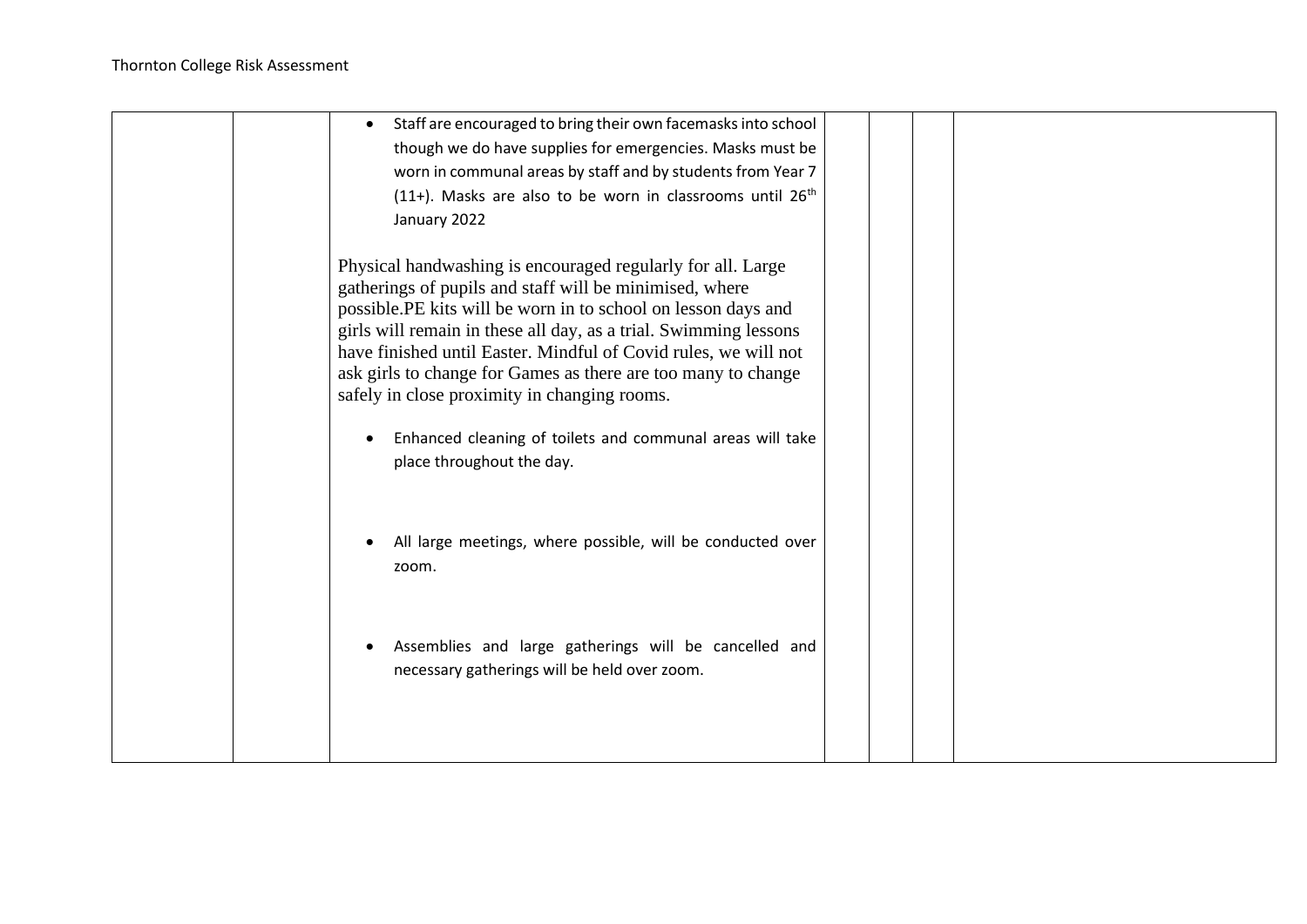|  | Boarding students will socially distance in their Common<br>$\bullet$<br>Rooms.                                                                |  |  |
|--|------------------------------------------------------------------------------------------------------------------------------------------------|--|--|
|  | Additional 'Common Room' space has been provided<br>$\bullet$<br>(Expressive Arts Studio) so that students can distance more<br>easily.        |  |  |
|  | Boarding students will wear masks in communal areas and in<br>$\bullet$<br>Common Rooms, should there be more than four people in<br>the room. |  |  |
|  |                                                                                                                                                |  |  |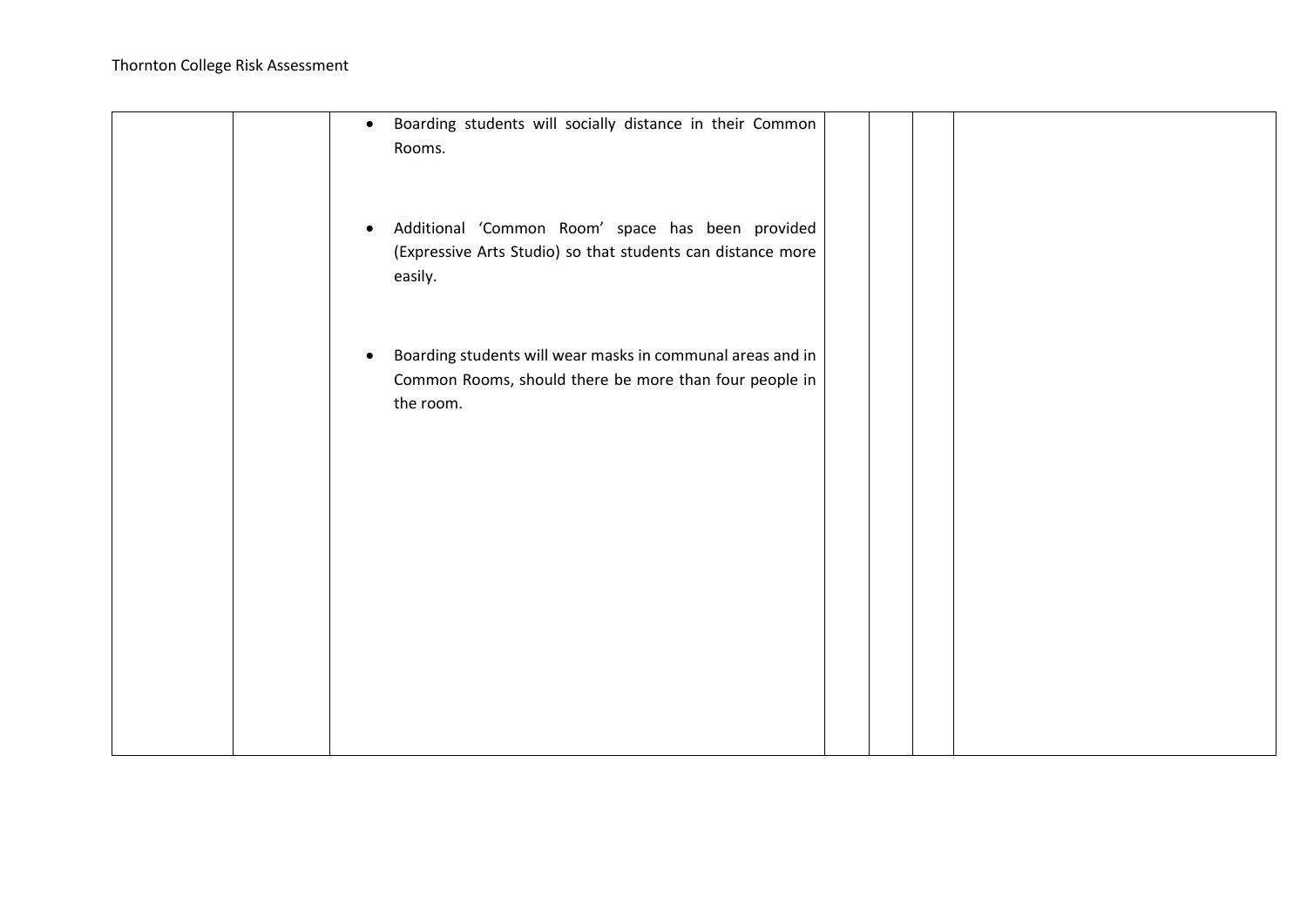| The spread &<br>infection<br>of<br>Covid-19:<br><b>Measures</b><br>within<br>the<br>classroom | All staff are asked to keep a 1m distance where possible around<br>$\bullet$<br>them and spread out. This may not always be possible, particularly<br>when working with younger pupils. In particular, staff should<br>avoid close face-to-face contact and minimise time spent within 1<br>metre of anyone. Similarly, it will not be possible when working<br>with many pupils who have complex needs or who need close<br>contact care to maintain distance. These pupils' educational and<br>care support should be provided as normal<br>Opening windows regularly for 10 minutes, or keeping them open<br>$\bullet$<br>just by a small amount, can still reduce the airborne risk from<br>COVID-19 substantially compared to spaces with no fresh air.<br>Staff will be reminded to maintain appropriate ventilation in<br>classrooms. | B | $\overline{2}$ | M |  |
|-----------------------------------------------------------------------------------------------|----------------------------------------------------------------------------------------------------------------------------------------------------------------------------------------------------------------------------------------------------------------------------------------------------------------------------------------------------------------------------------------------------------------------------------------------------------------------------------------------------------------------------------------------------------------------------------------------------------------------------------------------------------------------------------------------------------------------------------------------------------------------------------------------------------------------------------------------|---|----------------|---|--|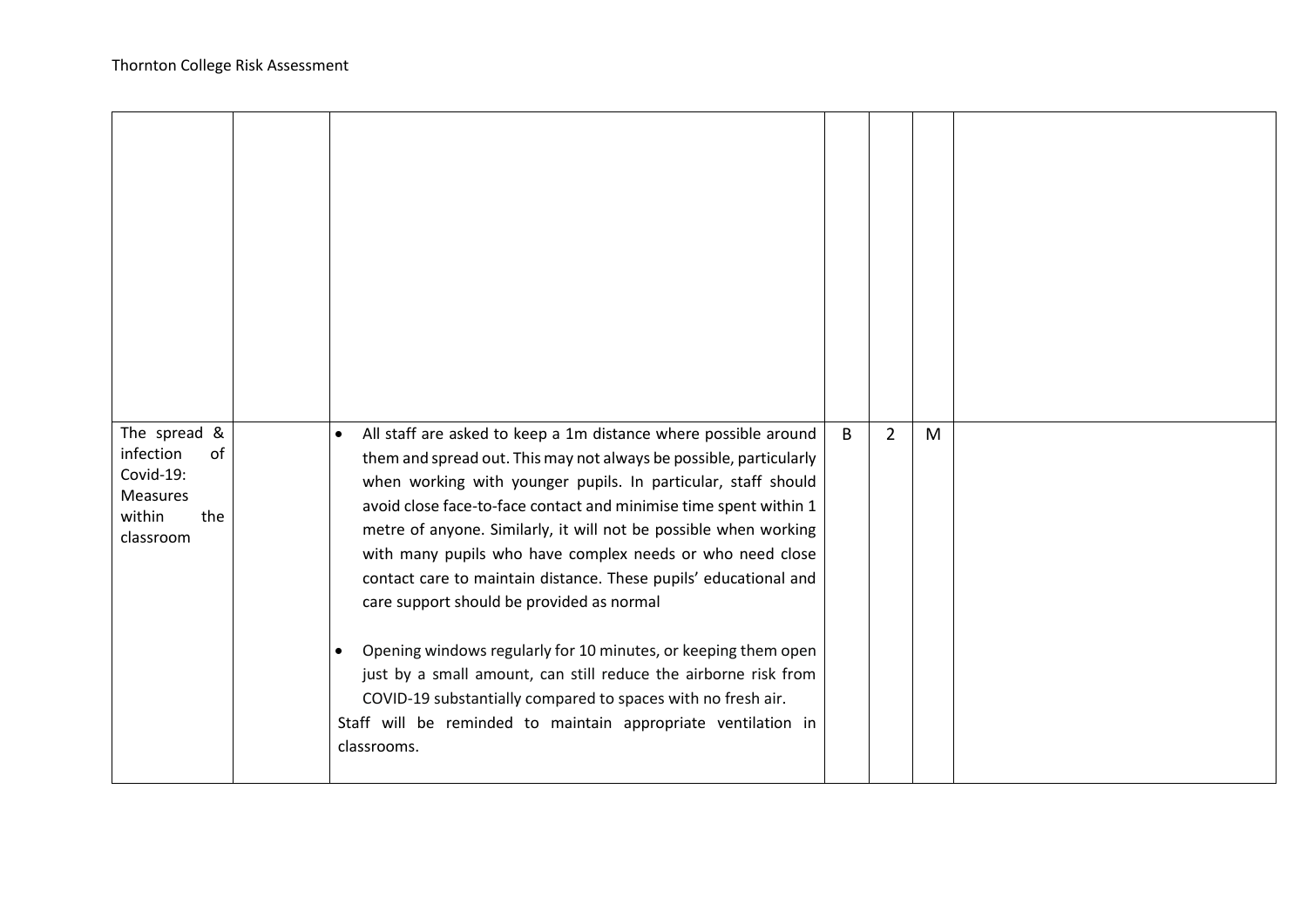| The spread &    | $==$                                                                    | B | $\overline{2}$ | M |  |
|-----------------|-------------------------------------------------------------------------|---|----------------|---|--|
| infection<br>of | Early Arrival:                                                          |   |                |   |  |
| Covid-19:       | Prep pupils will be welcomed onto the quad - They may also<br>$\bullet$ |   |                |   |  |
| <b>Measures</b> | join the reading club from 8.00am in the library -. Pupils will         |   |                |   |  |
| elsewhere       | be permitted to return to their form rooms from 8.30am.                 |   |                |   |  |
|                 | Senior pupils should register in the Dining Room. Years 10              |   |                |   |  |
|                 | will be permitted to go straight to their tutor rooms after             |   |                |   |  |
|                 | registering and Year 11 are permitted to go to their                    |   |                |   |  |
|                 | Common Room after registering.                                          |   |                |   |  |
|                 |                                                                         |   |                |   |  |
|                 | Late Stay:                                                              |   |                |   |  |
|                 | Senior late stay pupils will be in English and Maths<br>٠               |   |                |   |  |
|                 | classrooms as per this year - with no more than 20 in a                 |   |                |   |  |
|                 | class.                                                                  |   |                |   |  |
|                 |                                                                         |   |                |   |  |
|                 | Pupils in late stay in the Claudine Thevenet building must              |   |                |   |  |
|                 | leave via the main foyer entrance                                       |   |                |   |  |
|                 |                                                                         |   |                |   |  |
|                 | Prep pupils will be in classrooms in the St Clare building,             |   |                |   |  |
|                 | with no more than 20 in a class                                         |   |                |   |  |
|                 |                                                                         |   |                |   |  |
|                 | Pupils leaving Late Stay for collection must leave the                  |   |                |   |  |
|                 | building via the School Reception.                                      |   |                |   |  |
|                 | Current advice will be followed with regard to future Holiday           |   |                |   |  |
|                 | Clubs, which will resume in Thornton at Easter                          |   |                |   |  |
|                 |                                                                         |   |                |   |  |
|                 | During wet weather, all pupils will go to their classrooms.             |   |                |   |  |
|                 |                                                                         |   |                |   |  |
|                 |                                                                         |   |                |   |  |
|                 |                                                                         |   |                |   |  |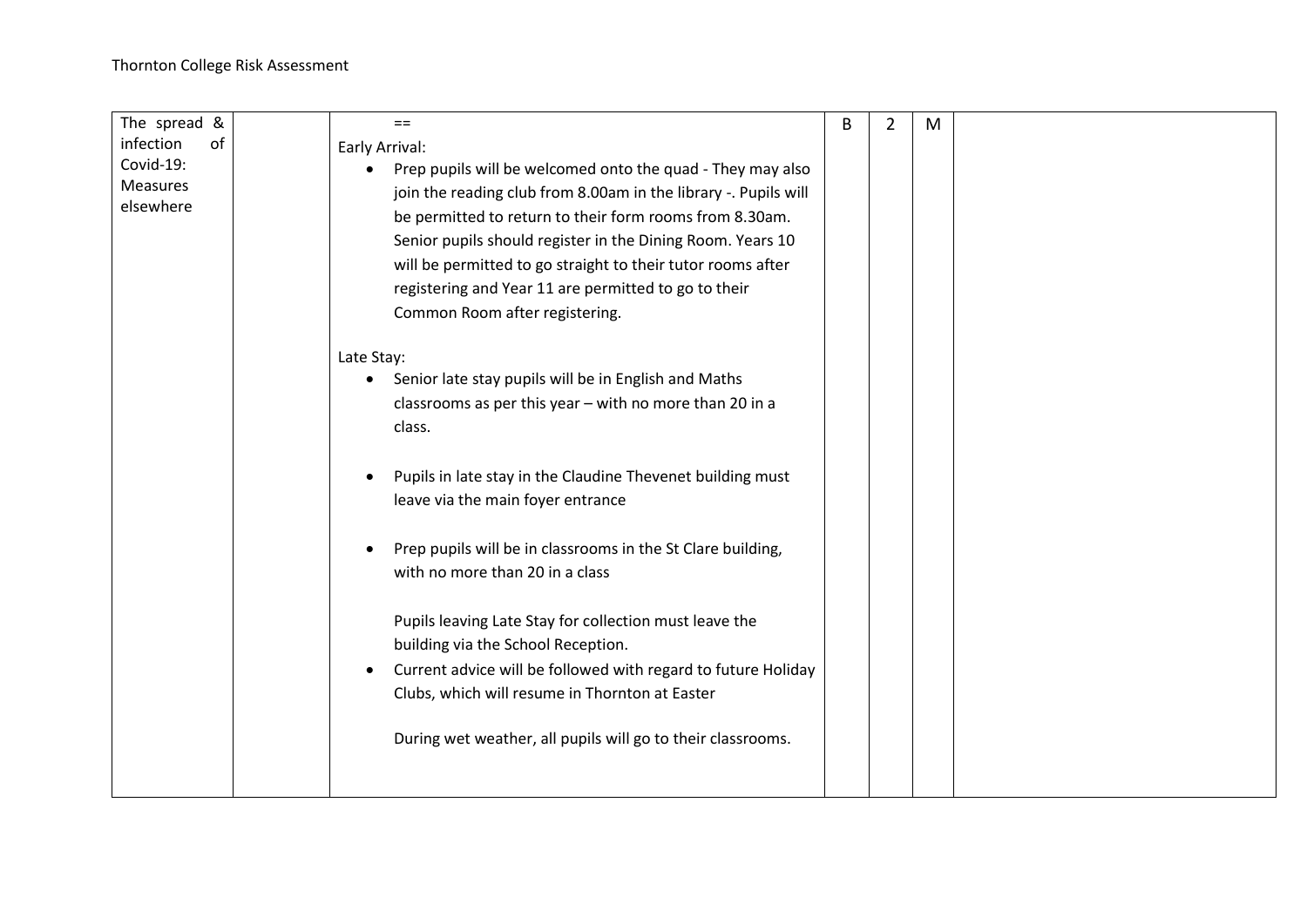| The spread &<br>infection<br>of<br>Covid-19:<br>Clubs     | $\bullet$              | Clubs will continue to run but must pay attention to the new<br>Dining rota - no early lunch passes will be issued.                                                                                                                                                                                                                                                                                                                                                                                                                                                                                                                                      |   |                |    |  |
|-----------------------------------------------------------|------------------------|----------------------------------------------------------------------------------------------------------------------------------------------------------------------------------------------------------------------------------------------------------------------------------------------------------------------------------------------------------------------------------------------------------------------------------------------------------------------------------------------------------------------------------------------------------------------------------------------------------------------------------------------------------|---|----------------|----|--|
| The spread &<br>infection<br>of<br>Covid-19:<br>Transport | $\bullet$              | School buses operating - pupils to be given own regular seat,<br>sitting apart in the vehicle (as far as possible). Hand sanitiser is in<br>use. Facemasks required, particularly for pupils over the age of 11<br>years.                                                                                                                                                                                                                                                                                                                                                                                                                                | B | $\overline{2}$ | H. |  |
|                                                           | $\bullet$<br>$\bullet$ | The school will issue guidance for removing face coverings when<br>pupils and staff who use them arrive at school on school transport.<br>This will be clearly communicated to pupils / parents / guardians<br>and staff: Pupils will be instructed not to touch the front of their<br>face covering during use or when removing them. They must<br>sanitise their hands immediately on arrival (as is the case for all<br>pupils), dispose of temporary face coverings in a covered bin or<br>place reusable face coverings in a plastic bag they can take home<br>with them, and then sanitise their hands again before heading to<br>their classroom. |   |                |    |  |
| 19:<br>Covid<br>Medical room<br>and treatment             |                        | Pupils will only be permitted entry to the medical room one at a<br>time, except in cases of emergency. The area will be wiped down<br>between use.                                                                                                                                                                                                                                                                                                                                                                                                                                                                                                      |   |                |    |  |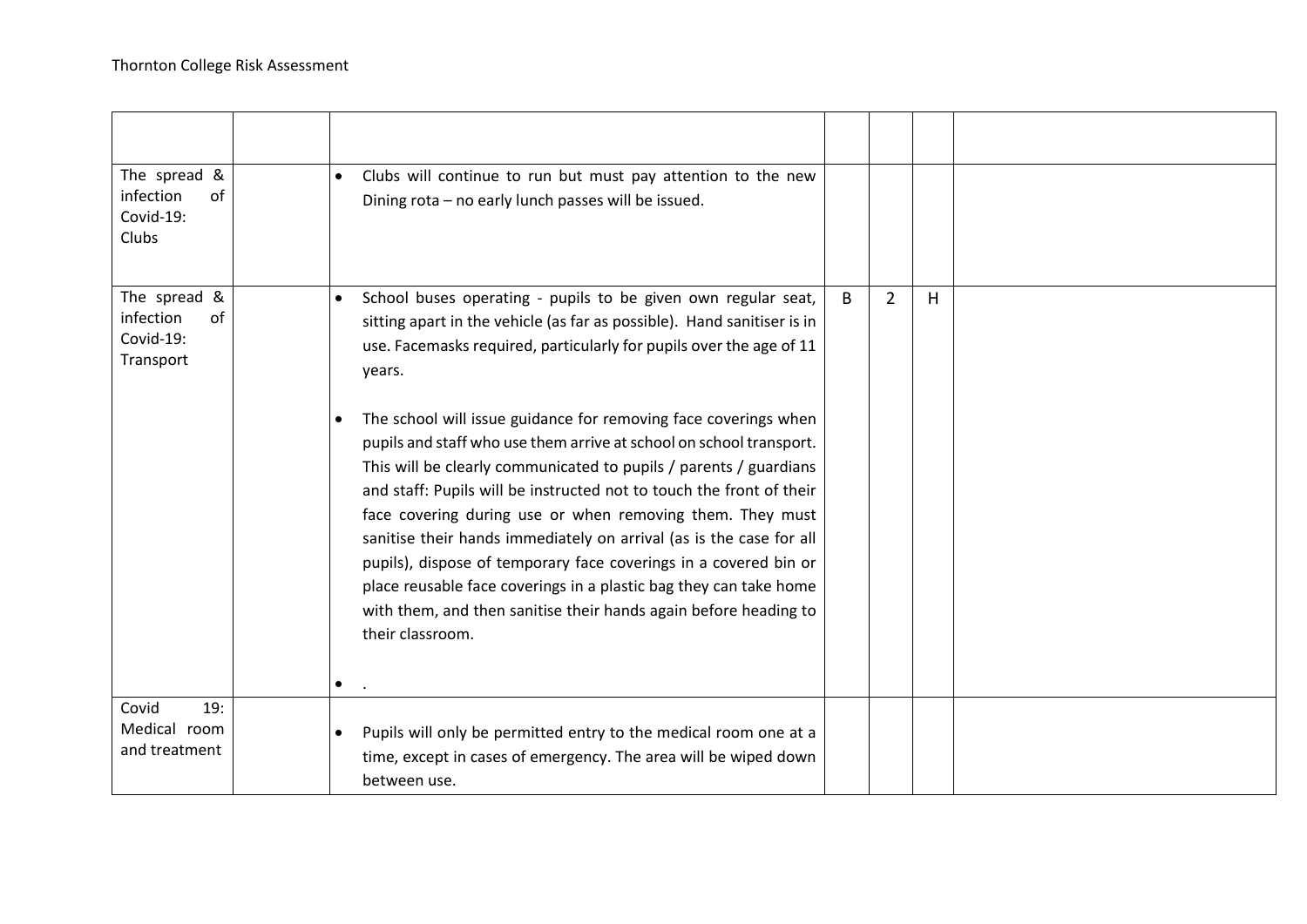|                                                                                                     |                                      | A distanced queueing system will operate outside of the medical<br>room. Only one person may wait.<br>Minor injuries during break time / lunchtime will be overseen by<br>outdoor lunchtime supervisors - maintaining distancing.                                                                                                                                 |   |                |   |  |
|-----------------------------------------------------------------------------------------------------|--------------------------------------|-------------------------------------------------------------------------------------------------------------------------------------------------------------------------------------------------------------------------------------------------------------------------------------------------------------------------------------------------------------------|---|----------------|---|--|
| Protection of<br>those working<br>and<br>or<br>any<br>other<br>pupils<br>remaining<br>in<br>school. | Pupils,<br>Staff,<br><b>Visitors</b> |                                                                                                                                                                                                                                                                                                                                                                   | B | $\overline{2}$ | M |  |
|                                                                                                     |                                      | PPE is provided for all staff in school if required. This includes<br>gloves, plastic aprons, sanitising wipes, appropriate cleaning<br>products and hand sanitiser. Protective masks for domestic staff<br>are also available if staff would like them, however these are not<br>currently recommended for teaching staff or for general use.                    |   |                |   |  |
|                                                                                                     |                                      | Supply teachers, peripatetic teachers, other temporary staff<br>$\bullet$<br>and/or volunteers can move between schools. They should ensure<br>they minimise contact and maintain as much distance as possible<br>from other staff. Specialists, therapists, clinicians and other<br>support staff for pupils with SEND should provide interventions as<br>usual. |   |                |   |  |
|                                                                                                     |                                      | Additional pastoral support will be offered to staff and students<br>who require this.                                                                                                                                                                                                                                                                            |   |                |   |  |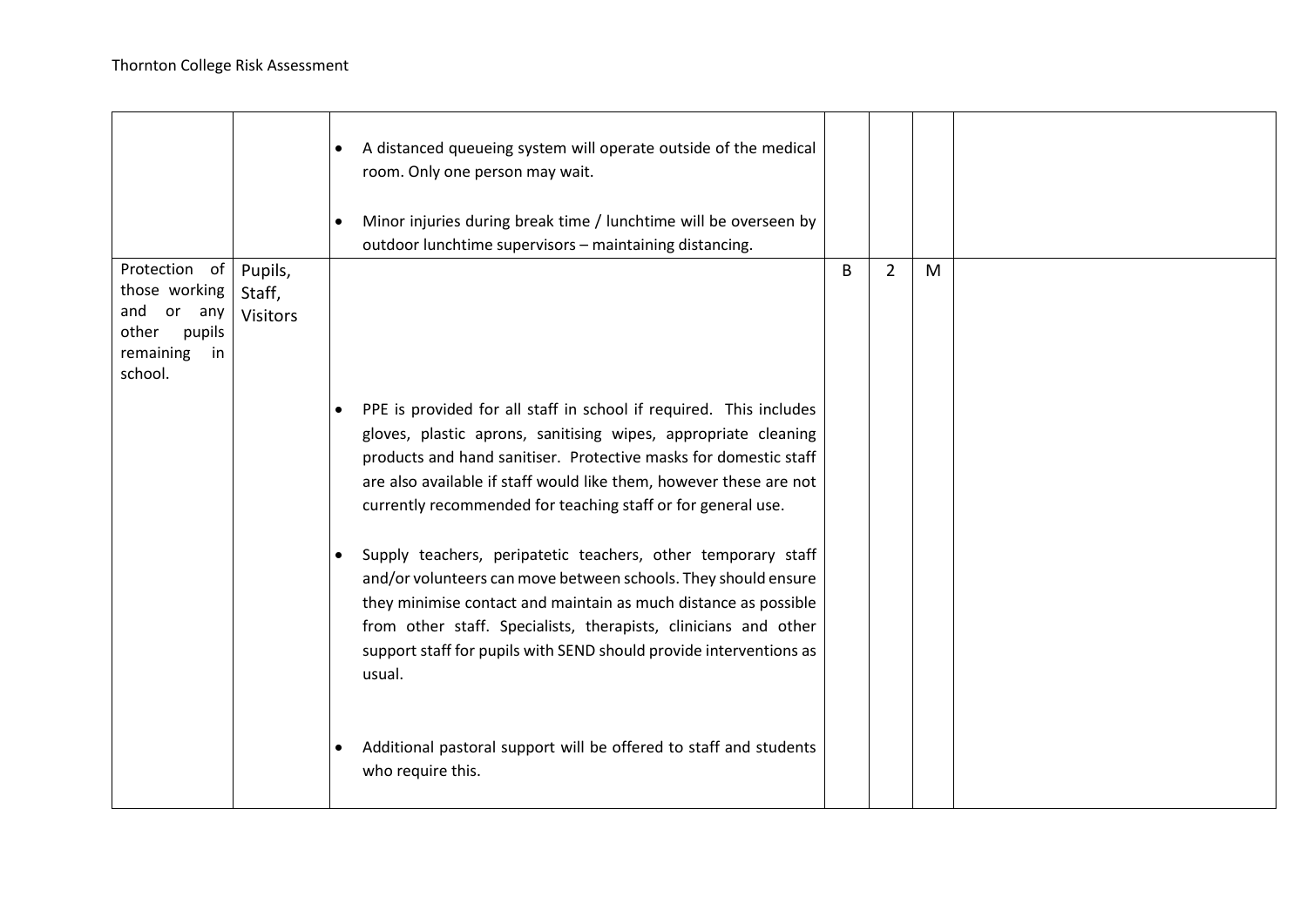|                                                                                                         | $\bullet$ | DSL / Deputy DSL present in school at all times.<br>Where training such as First Aid lapses, we will endeavour to find<br>replacements or ask our own staff body to assist in training, such<br>as our school nurse.                                                                                                                                                                                                                                                                                                                                                                                                                                                                                  |              |                |   |  |
|---------------------------------------------------------------------------------------------------------|-----------|-------------------------------------------------------------------------------------------------------------------------------------------------------------------------------------------------------------------------------------------------------------------------------------------------------------------------------------------------------------------------------------------------------------------------------------------------------------------------------------------------------------------------------------------------------------------------------------------------------------------------------------------------------------------------------------------------------|--------------|----------------|---|--|
| Attendance<br>and pupils who<br>shielding<br>are<br>self-<br>or<br>isolating                            |           | All pupils must attend school if they are well unless required<br>$\bullet$<br>to self-isolate. Students who are required to self-isolate will<br>be able to access classes via Zoom provided they are well<br>enough.                                                                                                                                                                                                                                                                                                                                                                                                                                                                                | B            | $\mathbf{1}$   | M |  |
| Risk of Covid:<br>Staff who are<br>clinically<br>vulnerable or<br>extremely<br>clinically<br>vulnerable | $\bullet$ | Staff who have, in the past, been designated extremely clinically<br>vulnerable are advised to come to work and to take appropriate<br>precautions. Staff who remain concerned are invited to discuss<br>their concerns and the school will explain the measures put into<br>place to reduce risks. Information about the extra mental health<br>available:<br>for<br>pupils<br>and<br>teachers<br>support<br>is.<br>https://www.gov.uk/government/news/extra-mental-health-<br>support-for-pupils-and-teachers<br>The <b>Education Support Partnership</b> provides a free helpline for<br>school staff and targeted support for mental health and wellbeing:<br>http://www.educationsupport.org.uk/ | B            | $\mathbf{1}$   |   |  |
| Additional<br>support                                                                                   | $\bullet$ | Discussions during staff INSET will highlight the need for all staff<br>to be alert to the pupils in their care.                                                                                                                                                                                                                                                                                                                                                                                                                                                                                                                                                                                      | $\mathsf{C}$ | $\overline{2}$ | L |  |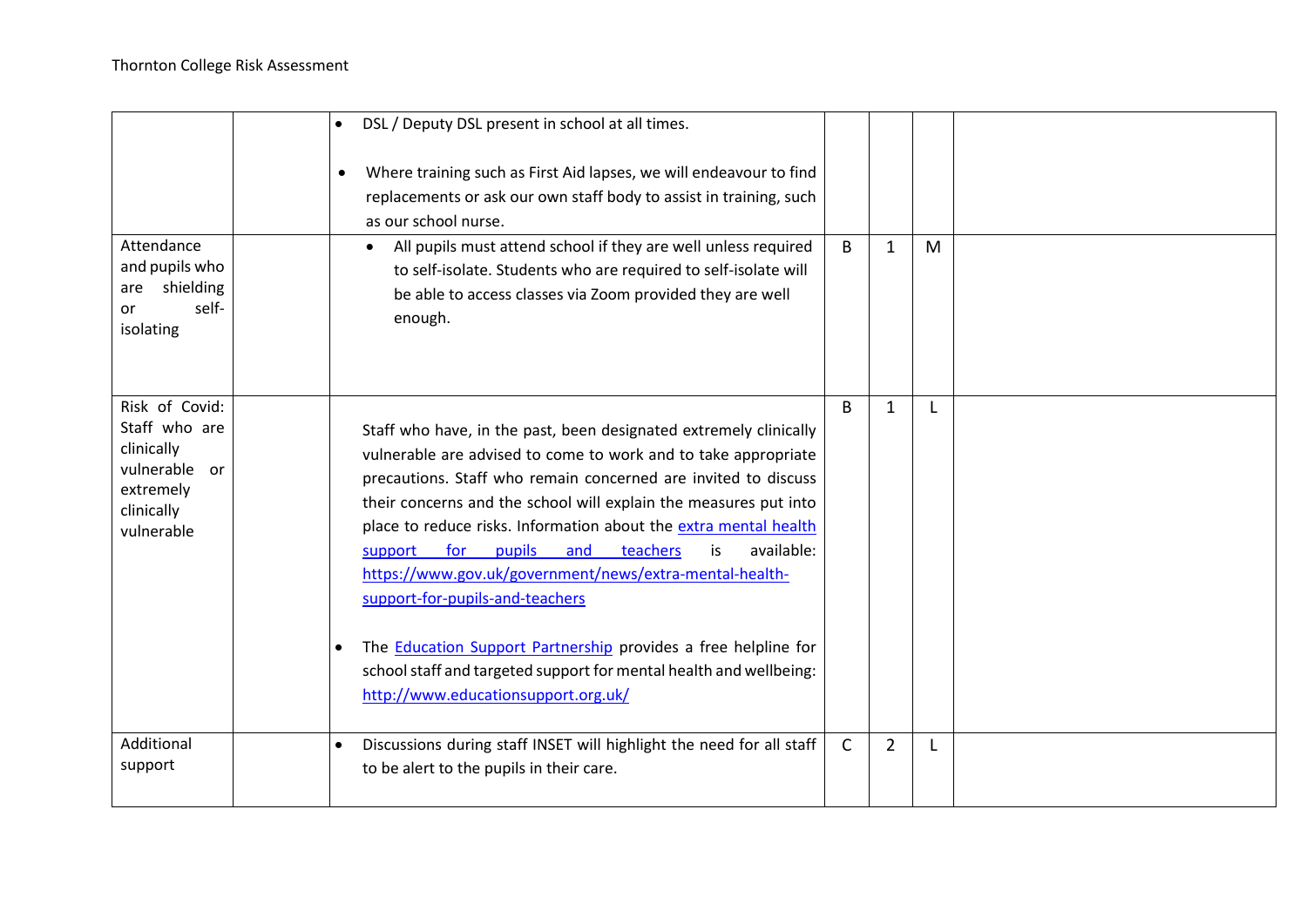| required<br>for<br>pupils                                                                                         | Pupils will be reminded of support available in school and from<br>$\bullet$<br>other agencies.                                                                                                                                                                                                                                                                                                                                                                               |              |                |    |  |
|-------------------------------------------------------------------------------------------------------------------|-------------------------------------------------------------------------------------------------------------------------------------------------------------------------------------------------------------------------------------------------------------------------------------------------------------------------------------------------------------------------------------------------------------------------------------------------------------------------------|--------------|----------------|----|--|
| Further<br>Lockdown/<br>Delayed<br>and<br>Late Starters                                                           |                                                                                                                                                                                                                                                                                                                                                                                                                                                                               | $\mathsf{C}$ | $\mathbf{1}$   | M  |  |
| Spread<br>and<br>risk of Covid:<br>Catering                                                                       | Kitchens have been fully open from the start of the Autumn Term<br>$\bullet$<br>and normal legal requirements will apply about provision of food<br>to all pupils who want it.                                                                                                                                                                                                                                                                                                | $\mathsf{C}$ | $\overline{2}$ |    |  |
| Maintenance<br>of buildings                                                                                       | Prior to reopening after any lockdown, all the usual pre-term<br>$\bullet$<br>building checks were undertaken to make the school safe. These<br>will be maintained and repeated as required                                                                                                                                                                                                                                                                                   | $\mathsf{C}$ | 3              |    |  |
| Spread<br>and<br>risk of Covid:<br>School visits                                                                  | Trips will be arranged in line with protective measures advised at<br>$\bullet$<br>the time, As normal, we will undertake full and thorough risk<br>assessments in relation to all educational visits to ensure they can<br>be done safely.                                                                                                                                                                                                                                   | B            | $\overline{2}$ | M  |  |
| Spread<br>and<br>risk of Covid:<br>Uniform                                                                        | All pupils should wear full school uniform.                                                                                                                                                                                                                                                                                                                                                                                                                                   | $\mathsf{C}$ | 3              |    |  |
| Spread & risk<br>of Covid: Staff<br>pupils<br>and<br>returning from<br>countries still<br>requiring<br>quarantine | Staff and students should follow the current requirements<br>$\bullet$<br>regarding quarantine for people returning to England from<br>abroad. The latest guidance on quarantine can be accessed at<br>coronavirus (COVID-19): how to self-isolate when you travel to the<br>UK: https://www.gov.uk/government/publications/coronavirus-<br>covid-19-how-to-self-isolate-when-you-travel-to-the-<br>uk/coronavirus-covid-19-how-to-self-isolate-when-you-travel-to-<br>the-uk | B            | $\mathbf{1}$   | H. |  |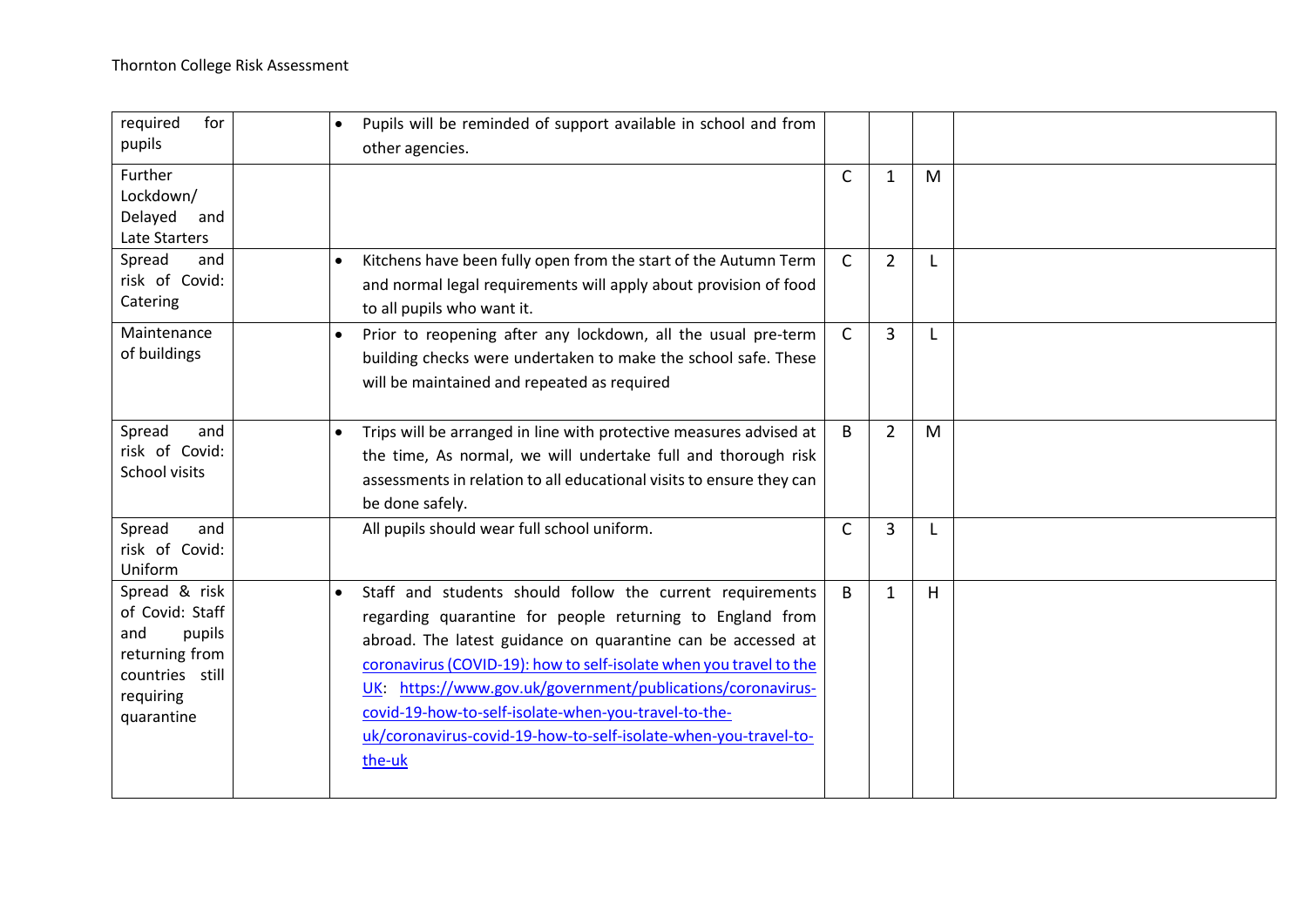|                            | $\bullet$              | All staff and pupils returning from countries requiring quarantine<br>will need to do so in good time before returning to school. Staff<br>must pay attention to this to ensure they are available to return<br>to school at the beginning of terms (and for GCSE and A level<br>results days if relevant)                                                                                                    |  |  |
|----------------------------|------------------------|---------------------------------------------------------------------------------------------------------------------------------------------------------------------------------------------------------------------------------------------------------------------------------------------------------------------------------------------------------------------------------------------------------------|--|--|
| Covid Testing<br>in School |                        | PPE, and sufficient cleaning equipment, together with<br>sufficient staff to clean testing area between tests, has been<br>made available.<br>All staff, teaching and non-teaching, should test twice weekly at<br>home, as per guidelines, until notified otherwise.                                                                                                                                         |  |  |
|                            | $\bullet$<br>$\bullet$ | All staff have completed online training and testing to ensure<br>correct procedure is followed.<br>Any testing which is necessary in school and the recording of<br>results is overseen by our school nurse to ensure correct<br>procedure is followed<br>Staff to self- register. Support offered for those who require it.<br>Staff advised to report any positive results confidentially for<br>school RA |  |  |
|                            | $\bullet$              | Sufficient bins and correct methods of disposal of waste are<br>employed for safety. Staff informed of this.                                                                                                                                                                                                                                                                                                  |  |  |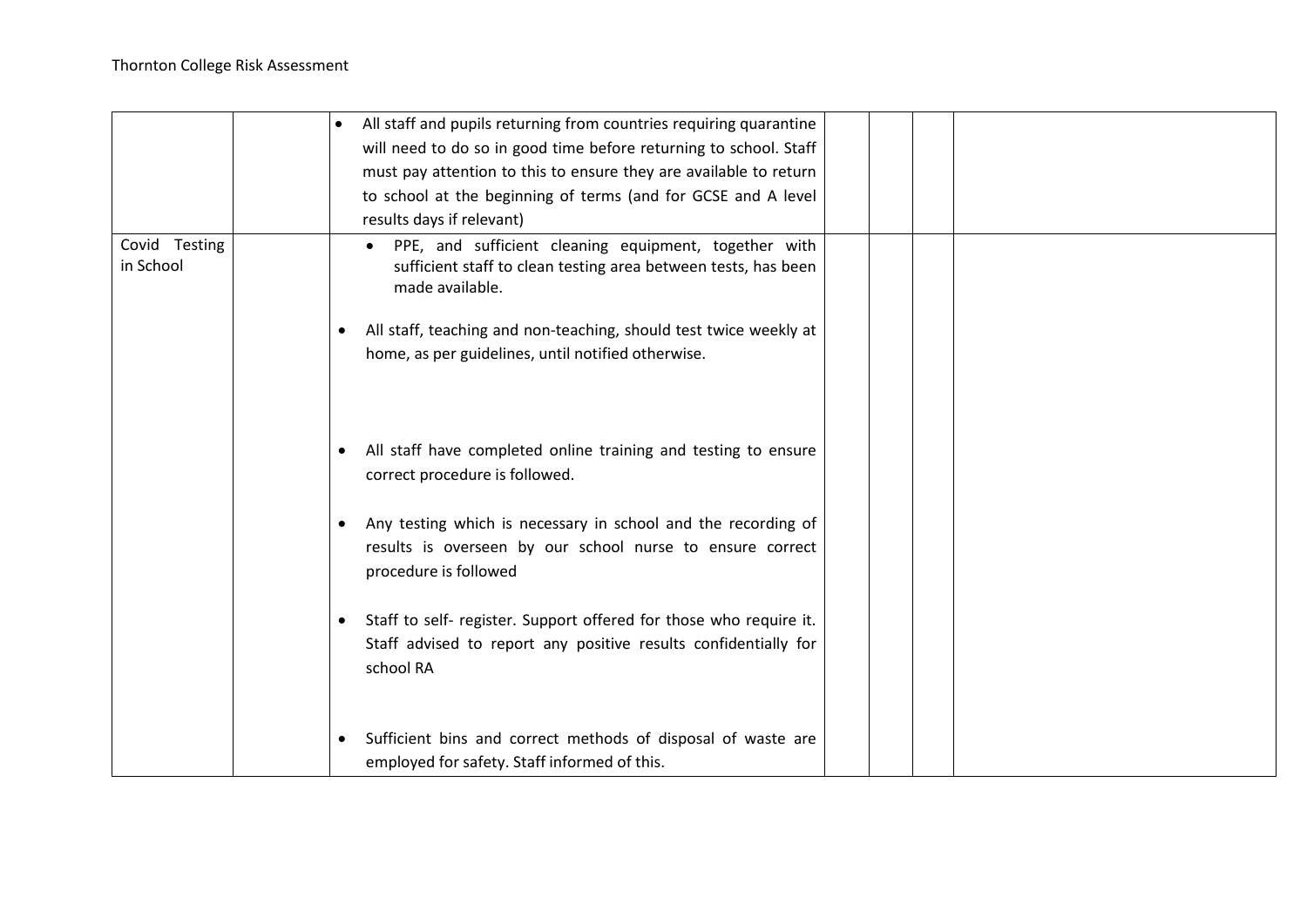| Work Equipment Provided                                                                                                                           |                     |  | Are any training needs identified?                                                                                                      |             |                                | Is there a need to provide any further Personal<br>Protective Equipment?    |               |  |  |
|---------------------------------------------------------------------------------------------------------------------------------------------------|---------------------|--|-----------------------------------------------------------------------------------------------------------------------------------------|-------------|--------------------------------|-----------------------------------------------------------------------------|---------------|--|--|
| Hand gel<br>Gloves<br>Aprons<br>Masks for cleaning staff<br>Disinfectant gel at 3 main entrances<br>Disinfectant wipes<br><b>LFT Testing Kits</b> |                     |  | No - however, relevant staff continue to follow<br>updated Government/NHS/local guidelines and<br>all staff will be updated as required |             |                                | PPE is in place and staff should seek this out<br>in school as appropriate. |               |  |  |
| Frequency of Reviewing (please tick)                                                                                                              |                     |  |                                                                                                                                         |             |                                |                                                                             |               |  |  |
| Each individual event                                                                                                                             |                     |  | 3 months                                                                                                                                |             | 6 months                       |                                                                             | Annually      |  |  |
|                                                                                                                                                   |                     |  |                                                                                                                                         |             |                                |                                                                             |               |  |  |
| Assessment<br>Prepared By:                                                                                                                        | Name:<br><b>VHS</b> |  |                                                                                                                                         |             | Signature:                     |                                                                             | Date:29/11/21 |  |  |
| Read and adopted<br>by:                                                                                                                           | Names:<br>All Staff |  |                                                                                                                                         | Signatures: |                                |                                                                             | Date:         |  |  |
| Date for Risk<br>Ongoing<br>Assessment<br>Review:<br>For Office Follow Up Use:                                                                    |                     |  |                                                                                                                                         |             | Person Responsible for Review: |                                                                             | <b>SMT</b>    |  |  |